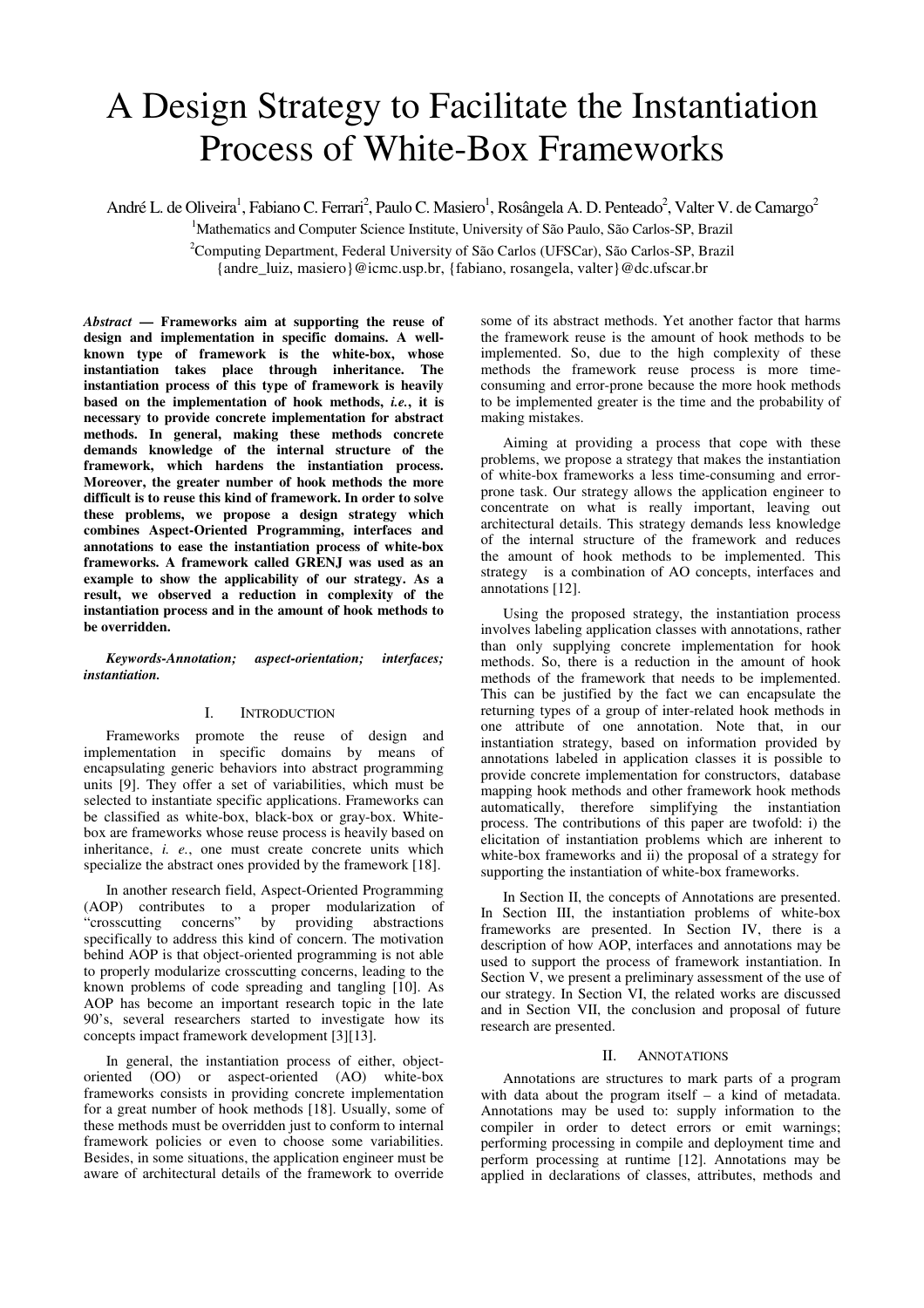other program elements. They may appear before the declaration of classes and may include elements with named or unnamed values.

Usually, an annotation is created for encapsulating a set of metadata about the program structure [12]. For example, suppose that a team needs to insert several comments in a class in order to register the author, implementation date, last modification date, current version, author of the modification and reviewers. Using annotations, it is possible to use these metadata by the definition of an *annotation type*, as shown in Figure 1. The definition of an annotation is similar to the definition of an interface, in which the reserved word interface is preceded by the character '@' [12]. As shown in Figure 1, an annotation includes the declaration of *annotation type* elements, which is similar to the definition of methods and that may define optional pattern values. To make the annotation available for processing at execution time, the annotation itself must<br>include the declaration  $\theta$ Retention include the declaration @Retention (RetentionPolicy.RUNTIME) (line 03 of Figure 1).

```
01 import java.lang.annotation.*;
0203 @Retention(RetentionPolicy.RUNTIME)
04 @interface ClassPreamble {
05
     // annotation types
06
     String \text{author}();
07
     String date();
08
     int currentRevision() default 1;
     String lastModified() default "N/A";
09
10String lastModifiedBy() default "N/A";
11
     String[] reviewers(); //array
12\,
```
Figure 1. Declaration of an annotation (Adapted from Oracle [12]).

### III. WHITE-BOX FRAMEWORK INSTANTIATION

White-box frameworks as Spring [17] and Hibernate [7] use annotations as their main technique for the reuse process. Hibernate uses annotations for mapping classes and it fields to database tables. Spring uses annotations for mapping classes and their attributes to web user interface and their fields. Our annotation-based design strategy, presented in Section IV, has a different proposal; we use annotations to map the retuning types of white-box framework hook methods to concrete classes that should implement them. Note that such mapping is not possible using the annotation mechanisms provided by the Hibernate and Spring frameworks. However, white-box frameworks are still instantiated based only on overridden hook methods [3][4][13]. Therefore, when the amount of hook methods is large or when the implementation involves many details related to the internal structure of the framework, this task is harmed, which makes it expensive and error-prone.

The worst problem happens when the implementation of hook methods requires knowledge of details of the internal structure of the framework which are not directly related to the requirements of the application to be instantiated. This fact makes the process of instantiation a complex task that demands a deep knowledge on the internal structure of the framework. For example consider the piece of code shown in Figure 2. This is a concrete implementation for a hook method called insertionFieldClause() of a framework called GRENJ [4]. The main reason for the implementation of this method is to tell to the framework the attributes that have corresponding columns in the database table. However, to supply this simple information one needs to know the framework internal architectural characteristics, such as:

i) Creating a String object;

ii) Calling the insertionFieldClause() method of the base-class, which is also another requirement of the instantiation process. This is an internal architectural characteristic of the framework;

iii) Concatenating the attribute names with the String value, and

iv) Returning the String object.

So, although this implementation encompasses architectural details, some lines of code have no relation with the initial purpose of this method [4][8][15].

|    | 01 package greni.model.instantiation;  |                                                        |
|----|----------------------------------------|--------------------------------------------------------|
| 02 |                                        |                                                        |
| 03 | public class Film extends Resource {   |                                                        |
| 04 | .                                      |                                                        |
| 05 | public String insertionFieldClause() { |                                                        |
| 06 |                                        | String insertionClause = super.insertionFieldClause(); |
| 07 | return insertionClause + ", year";     |                                                        |
| 08 |                                        |                                                        |
| 09 |                                        |                                                        |

Figure 2. Example of instantiation in GRENJ framework.

# IV. A STRATEGY TO INSTANTIATE WHITE-BOX FRAMEWORKS

Figure 3 shows a UML (Unified Modeling Language) class diagram detailing the strategy. The upper part of the figure represents framework units (classes/interfaces/aspects) and the lower part application units, that is, those that must be created by an application engineer to instantiate the framework. To represent aspects, we are using a UML profile for AspectJ defined by Everman et al. [5]. Annotations are represented by classes stereotyped with the <<annotation>> and the compartment of methods of these classes corresponds to attributes of the annotation.

The diagram of Figure 3 represents an instantiation scenario in which the application engineer needs to create two classes, AppClass1 and AppClass2, to extend FrameworkClass1 and FrameworkClass2. The engineer also needs to return the name of the second application class created (*i. e.,* AppClass2) to give a concrete implementation for getFrameworkClass2() method from Framework Class1. The framework needs to know the name of the second class to be able to instantiate objects from it internally. In conventional instantiation processes, the way to inform the name of this class would be to implement the hook method retuning the FrameworkClass2.class subtype (i.e. AppClass2. class). However, using our design strategy this can be avoided.

In our strategy, the values of the attributes of an annotation are values (types) which are the return types of hook methods. So, there is no need to implement complex hook methods, the only thing to do is to declare annotations. For example, in the FrameworkClass1Metadata<br>annotation, there is an attribute called annotation, there frameworkClass2(). This attribute defines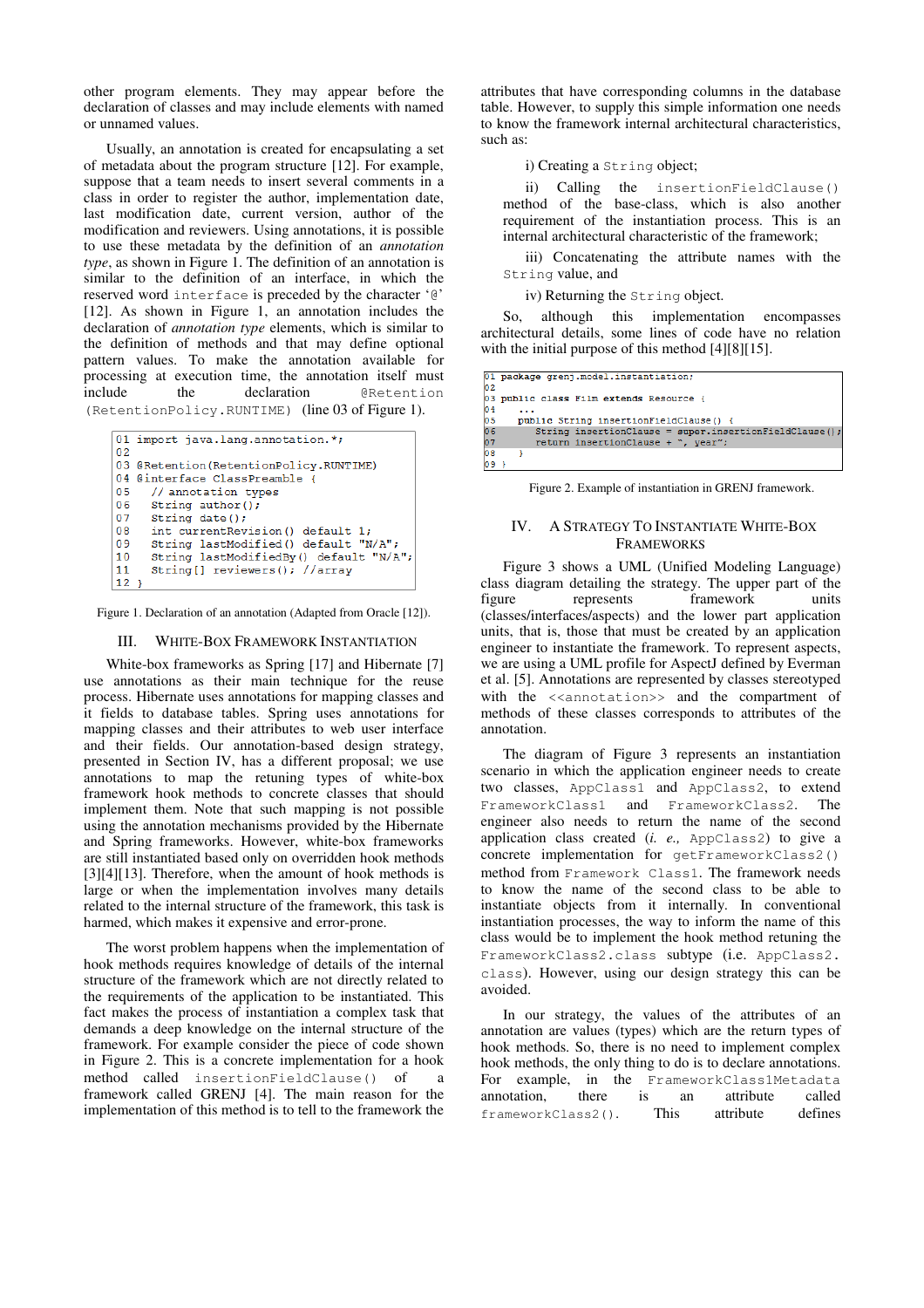

Figure 3. Strategy of instantiation of frameworks with Aspects, Interfaces and Annotations.

01 package appclasses:  $02$ 03 @FrameworkClass1Metadata(  $frameworkClass2 = AppClass2.class$  $04$ 06 public class AppClass1 extends FrameworkClass1 {  $07$  $\sim$   $\sim$  $08$  }

#### Figure 4. AppClass1 class.

an expression in which the symbol ? (question mark) acts as a parameter and indicates that any Class type that match this symbol will extend FrameworkClass2, which is another framework class. Thus, during the instantiation process the application engineer must supply an application class to match this symbol. In this example, the AppClass1 is annotated with FrameworkClass1Metadata. Using this annotation the value for the attribute frameworkClass2 must be AppClass2. This can be seen in Figure 4 (lines 03-05).

The implementation of the FrameworkClass1 Metadata annotation can be seen in Figure 5a). In Figure 5b), it is also possible to see the IFrameworkClass1 interface. It is an empty interface, which plays the role of Container Introduction [6], i.e. an interface in which the InstantiationStrategyAspect aspect introduces concrete implementation for the hook methods defined in FrameworkClass1.

|        | 01 package instantiationstrategy;                |  |  |  |  |  |  |
|--------|--------------------------------------------------|--|--|--|--|--|--|
| 02     | $\cdots$                                         |  |  |  |  |  |  |
|        | 08 @Target(ElementType.TYPE)                     |  |  |  |  |  |  |
|        | 09 @Retention (RetentionPolicy.RUNTIME)          |  |  |  |  |  |  |
|        | 10 public @interface FrameworkClass1Metadata {   |  |  |  |  |  |  |
| 11     |                                                  |  |  |  |  |  |  |
| 12     | Class extends FrameworkClass2 frameworkClass2(); |  |  |  |  |  |  |
| $13$ } |                                                  |  |  |  |  |  |  |
| a)     |                                                  |  |  |  |  |  |  |
|        | 01 package instantiationstrategy;                |  |  |  |  |  |  |
| 02     |                                                  |  |  |  |  |  |  |
|        | 03 public interface IFramework1Class {}          |  |  |  |  |  |  |
| b)     |                                                  |  |  |  |  |  |  |

Figure 5. FrameworkClass1Metadata and IFrameworkClass1 interface.

The InstantiationStrategyAspect, shown in Figure 6, uses intertype declarations to make all classes annotated with FrameworkClass1Metadata to implement the IFrameworkClass1 interface (lines 05-06). This aspect also uses intertype declarations to introduce into this interface a concrete implementation for the getFrameworkClass2() method, which returns a .class from the class which extends FrameworkClass2 (lines 08-13). The return type of this method is the attribute value of the FrameworkClass1Metadata type (Figure 5a.).

|    | 01 package instantiationstrategy;                  |
|----|----------------------------------------------------|
| 02 |                                                    |
| 03 | public aspect InstantiationStrategyAspect {        |
| 04 |                                                    |
| 05 | declare parents: (@FrameworkClass1Metadata *)      |
| 06 | implements IFrameworkClass1;                       |
| 07 |                                                    |
| 08 | public Class extends FrameworkClass2               |
| 09 | IFrameworkClass1.getFrameworkClass2() {            |
| 10 | $FrameworkClass1Metaddata metalata = getClass()$ . |
| 11 | getAnnotation(FrameworkClass1Metadata.class);      |
| 12 | return metadata.frameworkClass2();                 |
| 13 |                                                    |
| 14 |                                                    |
|    |                                                    |

Figure 6. InstantiationStrategyAspect aspect.

#### V. PRELIMINARY ASSESSMENT

We applied the proposed strategy to a GRENJ-based application. GRENJ [4] is a white-box framework built on top of a pattern language called GRN [2] and has been implemented by using the Java language. In short, GRENJ enables the creation of applications to manage resources (e.g. rental, trading and maintenance). The case study consists in a system for DVD rental whose requirements are the following: the rental shop rents DVDs of movies which may have one or more copies; the DVDs are rented to the customers; it is also necessary to store the information related to the rental; besides, a client may rent more than one DVD in the same transaction.

In the diagram of the Figure 7, the classes of the framework are the shaded areas (e.g. Resource and SimpleType), while the application classes are the ones with white background (e.g. Category and Style). Analyzing this diagram, we can notice that the Resource, SimpleType, ResourceRental and TransactionItem classes possess a set of abstract methods which need to be implemented by classes that extend them. Therefore, an application engineer needs to provide concrete implementation for methods like typeClasses() and typeFieldsInitialize() in the classes Film, Category and Style which, respectively, extend Resource and SimpleType.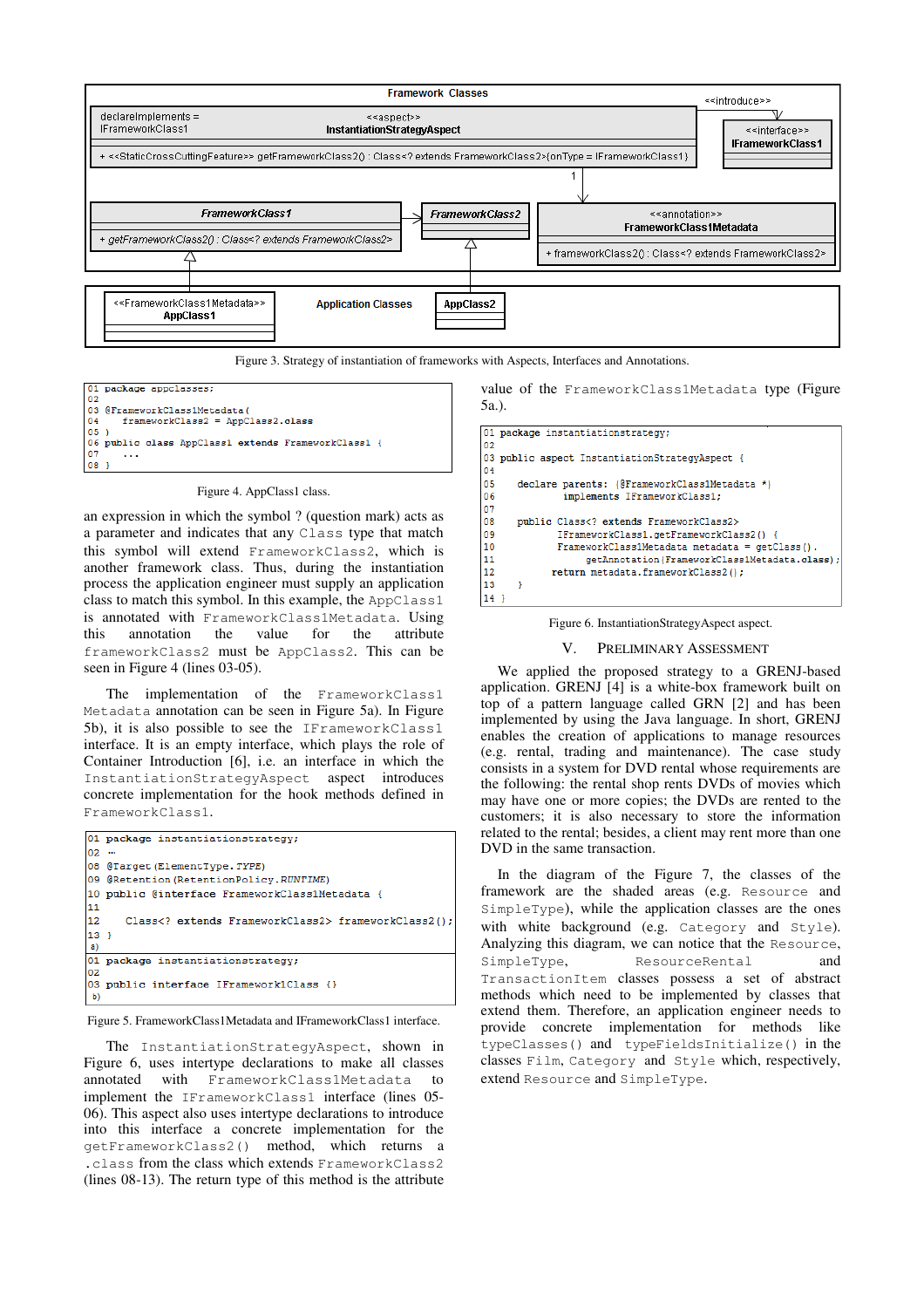

Figure 7. Class diagram of the DVD rental shop system.

Due to space limitations, we illustrate the framework instantiation strategy proposed in this paper applying it to two hook methods: typeClasses() and typeFieldInitiali  $ze()$ , which need to become concrete within the Film class that extends Resource. This is depicted in the diagram of Figure 8. The ResourceMetadata annotation, the IResource interface and the ResourceInstantiationAspect aspect together compose the implementation of the proposed strategy in the GRENJ framework.



Figure 8. Use of the mechanisms of the proposed strategy.

The Film class is marked with the stereotype <<ResourceMetadata>>, indicating that the ResourceMetadata annotation is declared in this class. In this annotation, the types () attribute (of the type  $Class[]$  – see line 11 of Figure 9a) is used to extract the returning types of the hook methods defined in the Resource class. The IResource interface is an empty interface which plays the role of *Container Introduction*, *i.e.*, an interface in which the ResourceInstantiationAspect aspect introduces concrete implementation for the hook methods defined in Resource. Such hook methods must be implemented by the classes that extend Resource. Figure 9b) presents the implementation of the IResource interface.

In order for the application engineer not to have to provide concrete implementation for the typeClasses() and typeFieldsInitialize() hook methods, both defined in the Resource class, we applied the elements of our strategy to facilitate the instantiation of the application class Film (Figure) 8), which extends Resource. The ResourceInstantiation Aspect aspect, whose code is shown in Figure 10a), makes use of intertype declarations to introduce concrete implementations of typeFieldsInitialize() and typeClasses()into IRe source (lines 07-14 and 16-20 in Figure 10a). These methods return, respectively, an array of Class objects and

an array of String objects. These return types correspond to the types attribute of the ResourceMetadata annotation, which is obtained by the ResourceInstantiationAspect aspect. Line 5 in Figure 10a) defines that ResourceMetadata annotation implements the IResource interface. Once this is done, the classes which have been marked with this annotation implement the methods that the aspect introduced into IResource, i.e. typeClasses() and typeFieldsInit ialize().

| 01 package grenj.model.identifyresource;        |  |  |  |
|-------------------------------------------------|--|--|--|
|                                                 |  |  |  |
| 03 import java.lang.annotation.ElementType;     |  |  |  |
| 04 import java.lang.annotation.Retention;       |  |  |  |
| 05 import java.lang.annotation.RetentionPolicy; |  |  |  |
| 06 import java.lang.annotation.Target;          |  |  |  |
|                                                 |  |  |  |
| 08 @Target (ElementType.TYPE)                   |  |  |  |
| 09 (Retention (RetentionPolicy.RUNTIME)         |  |  |  |
| 10 public @interface ResourceMetadata {         |  |  |  |
| 11<br>Class[] types()                           |  |  |  |
| 12 <sup>1</sup>                                 |  |  |  |
|                                                 |  |  |  |
| 01 package grenj.model.identifyresource;        |  |  |  |
|                                                 |  |  |  |
| 03 public interface IResource { }               |  |  |  |
|                                                 |  |  |  |
|                                                 |  |  |  |

Figure 9. Implementation of the IResource interface and the ResourceMetadata annotation

Every class marked with the ResourceMetadata annotation automatically contains a concrete implementation of the typeFieldsInitialize() and typeClasses() methods, which are hook methods of the GRENJ's Resource class. In the example presented in this section (depicted in Figure 8), this class is Film, whose implementation is shown in Figure 10b). In lines 3-5 the ResourceMetadata annotation is declared, indicating the types associated with the Film class, which corresponds to the Category type.

The use of the strategy in applications instantiated with GRENJ reduced the number of methods that need to be overridden by the application engineer. This is possible because we can use an annotation to abstract the returning types of framework hook methods from a class that have common returning types. For example, the annotation attribute types from ResourceMetadata (Figure 8) abstracts the information necessary to implement the typeClasses() and typeFieldInitialize() methods from Resource class (the framework class). Table I summarizes the numbers of methods that needed to be implemented in application classes that extend GRENJ's classes with and without the use of the proposed instantiation strategy. Using the conventional way, the instantiation process of the DVD rental application requires concrete implementation for 33 hook methods. In the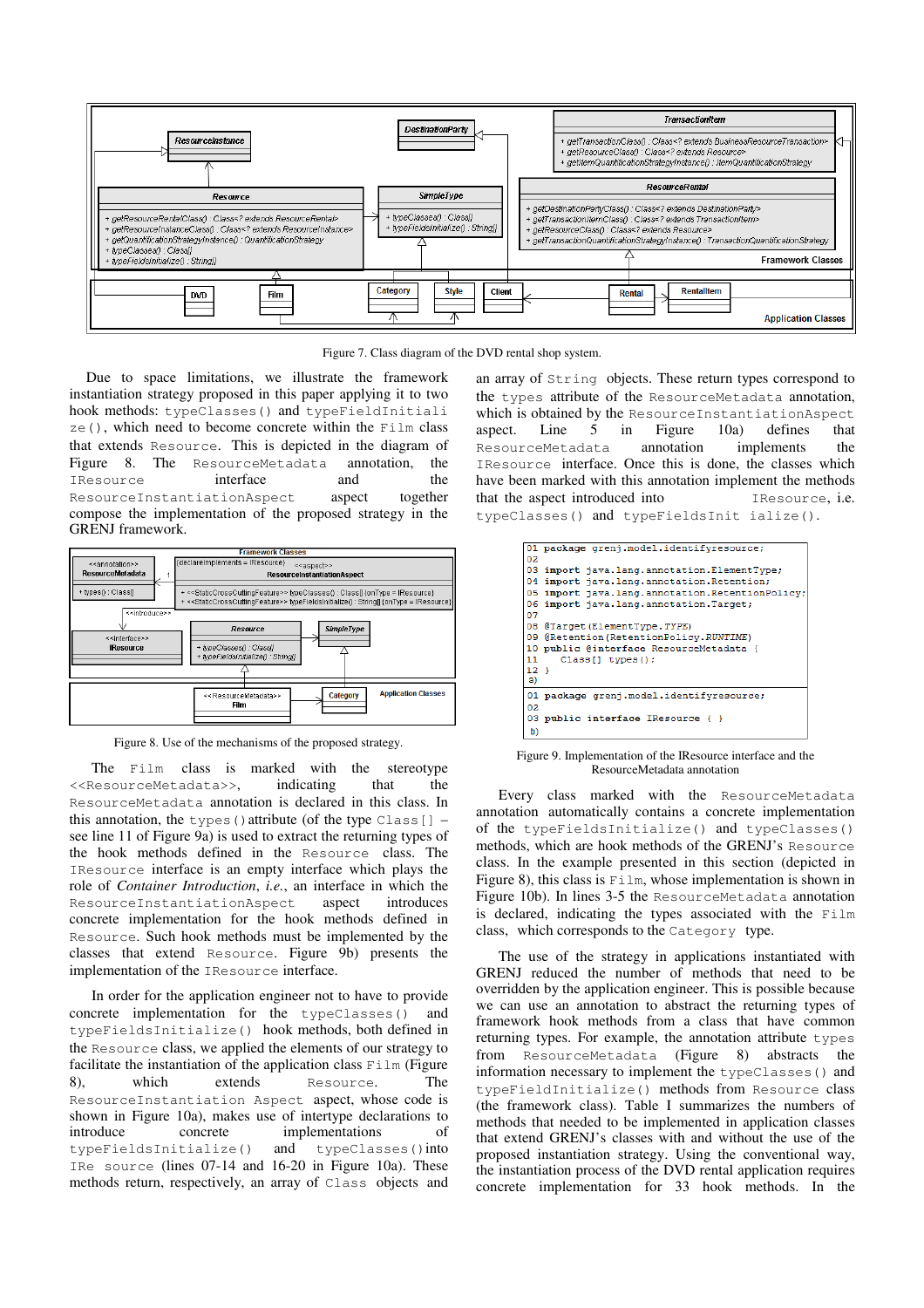instantiation of the same application using the proposed strategy, it is necessary to provide concrete implementation for 17 methods. These results show that the use of the instantiation strategy reduced in 48.4% the number of methods that need to be overridden by the application engineer.

```
01 package grenj.model.identifyresource;
03 public privileged aspect ResourceInstantiationAspect {
0405
          declare parents: (@ResourceMetadata *) implements IResource
0607public String[] IResource.typeFieldsInitialize(){
                    {\small \begin{tabular}{l} \textbf{ResourceMethod} \textbf{R} = \textbf{sequence} = \textbf{getClass();} \\ \textbf{getClass();} \\ \textbf{Q} = \textbf{Random(akesedated:class);} \\ \textbf{Class[] type} = \textbf{resource} = \textbf{type();} \\ \textbf{String[] fields} = \textbf{new String(types.length);} \end{tabular} }08
0910
111\overline{12}return fields:
13
14\overline{\mathbf{3}}15
\frac{16}{17}public Class[] IResource.typeClasses(){
                    ResourceMetadata resource
                    qetClass().getAnnotation(ResourceMetadata.class);<br>return resource.types();
18
\frac{1}{19}20
\frac{21}{a}\overline{\phantom{a}}01 package greni.model.identifyresource:
ns
03 @ResourceMetadata(
                    types = {Category.class}
04los
06 public class Film extends Resource{
07
08.3\mathbf{b}
```
Figure 10. Implementation of the Film class and the ResourceInstantiationAspect aspect.

Furthermore, the use of annotations eliminated the need of providing concrete implementations for complex hook methods that involves knowledge about details of the framework architecture. So, it improves the framework reusability. For example, considering the implementation of the hook method presented in Figure 2, our strategy requires the application engineer to only annotate the class to have a concrete implementation for this hook method instead of implementing it manually. However, this effort reduction did not account for changes required in the application classes (e.g. annotating the code), which will be further considered in a more comprehensive assessment of the proposed instantiation strategy.

TABLE I. COMPARISON BETWEEN PROPOSED DESIGN STRATEGY X TRADITIONAL INSTANTIATION

| <b>Application</b> | <b>GRENJ</b>                  | <b>GRENJ</b>                | $\%$     |
|--------------------|-------------------------------|-----------------------------|----------|
| <b>Classes</b>     | conventional<br>instantiation | proposed design<br>strategy |          |
| Film               |                               |                             | $-50%$   |
|                    |                               |                             |          |
| Category           |                               |                             | $-28.5%$ |
| Style              |                               |                             | $-50%$   |
| Rental             |                               |                             | $-66.6%$ |
| RentalItem         |                               |                             | $-50%$   |
| Total:             | 33                            |                             |          |

A limitation of the proposed strategy is that its adoption increases the number of units of the framework, once it is necessary to add three units related to the strategy for each class of the framework that contains abstract methods. Moreover, in order to implement our design strategy, the developer must be aware of the framework internals to be able to define the correct aspects and annotations. Another fact concerns the use of annotations, which requires the application engineer to know the mapping between them and the framework's classes. In the same way that we need of a cookbook to guide the instantiation of white-box frameworks without our strategy, to use the strategy in white-box frameworks it is necessary the elaboration of an instantiation cookbook containing the description of the

mapping between annotations and framework's classes and how annotations should be used.

# VI. RELATED WORK

Antkiewicz and Czarnecki [1] proposed the concept of *Framework-Specific Modeling Language* - FSML, a special category of modeling languages which are defined based on object-oriented application frameworks. A FSML is used to express models that show how abstractions provided by the framework are used in the code of applications derived from it. The use of FSML assists in the instantiation process of applications based on the frameworks by providing the mapping between variabilities of the framework, which permits the identification of mandatory, optional and alternative elements. FSMLs may be used to help in the process of creating mechanisms for framework instantiation, as the one presented in this paper, once the mapping of the framework variabilities has been described using an FSML. This information may be used for creating and grouping the annotations, interfaces and aspects of the instantiation strategy related to each framework variability.

Santos et al. [16] proposed a new approach to develop Framework-Specific Modeling Languages (FSML), which permits the elimination of the need to implement code generators. Their approach allows the generation of a complete application from the application model, which is done based on a domain specific language. This approach is related to our work as it allows the instantiation of an application from an application model. However, to use it, it is necessary to first elaborate the complete model of the domain. Our approach has a more restricted focus, which is the instantiation of white-box frameworks in which a strategy to automate the realization of hook methods is proposed.

Kulesza *et al.* [11] presented a generative technique in which the code that specializes abstract aspects is generated from instances of feature models. Our approach also focuses on automating the code implementation in specializations, on the level of framework classes, in which the proposed instantiation strategy is used to automate the implementation of hook methods of the frameworks. Unlike Kulesza *et al.*'s work [11], the instantiation strategy does not use feature models to automate the implementation. This is due to the fact that our strategy is applicable to instantiate white-box frameworks.

# VII. CONCLUSIONS

In this work, a strategy to facilitate the instantiation process of frameworks was presented. Our design strategy uses dependence injection [14] in a generic way to automate the implementation of framework hook methods in order to reduce the application engineer effort. Its adoption reduces the complexity of the information that needs to be provided to instantiate the framework, as well as the number of hook methods that the application engineer needs to implement. This is done with annotations, interfaces and aspects. Reducing the number of hook methods that need to be implemented in turn reduces the likelihood of making mistakes during the framework instantiation process. The strategy proposed in this study is applicable to white-box frameworks which have been developed with programming languages that support aspectoriented programming, annotations and interface definitions.

The presented strategy was applied in the instantiation of an application derived from the GRENJ framework [4]. As a result, it was possible to observe a reduction of 48.4% in the number of hook methods that needed to be implemented by the application engineer in comparison with the conventional process. This result may vary according to the framework to